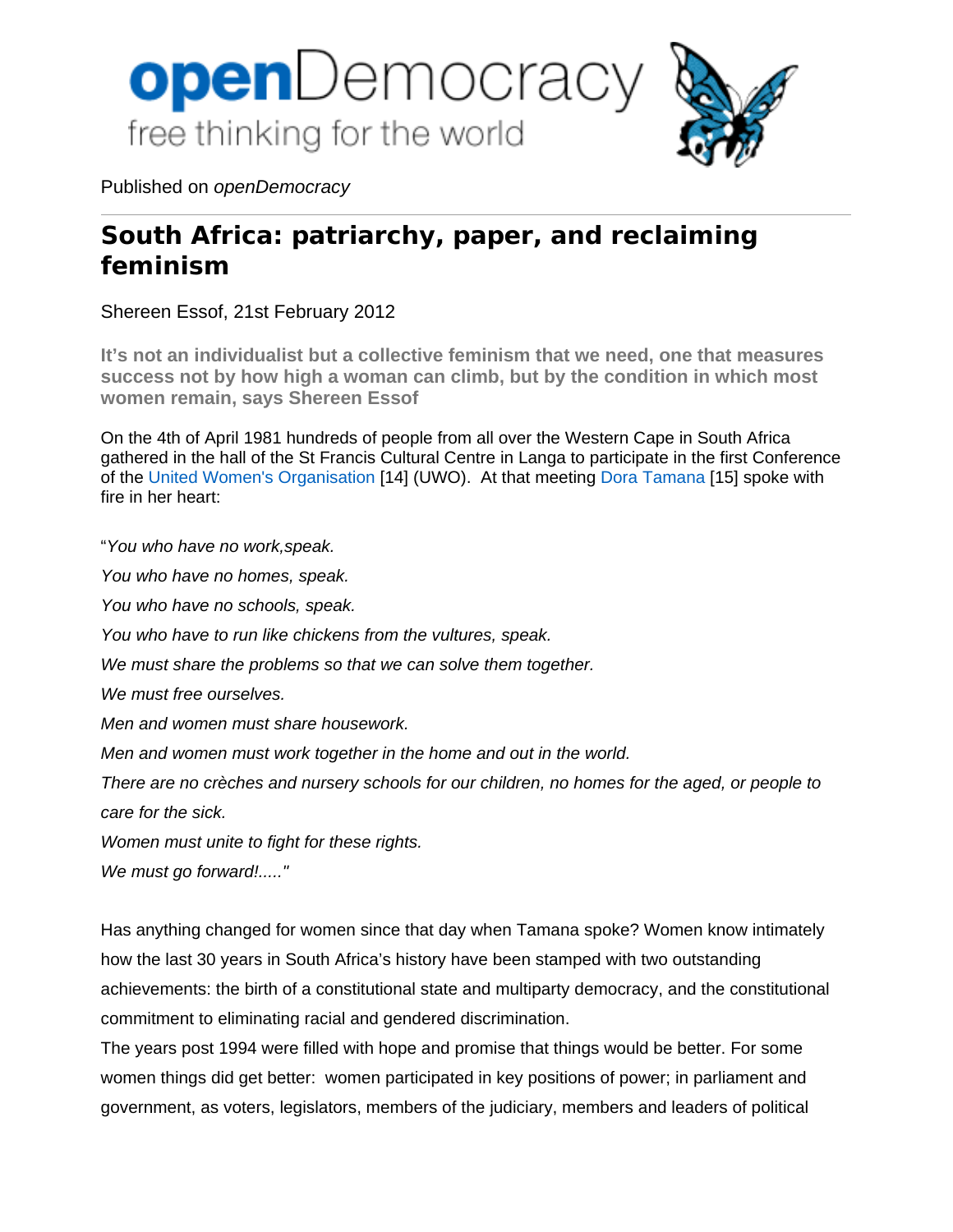parties, civil society activists, political analysts, media agents, public servants, public intellectuals and more generally as citizens exercising their agency in the broad spectrum of their daily lives and that of South African society. The lives of many women living in South Africa improved with some becoming the rich class.

But too many women continue to live in poverty [16], too many black women are amongst the poorest of the poor. Too many are struggling without basic services, are stretched by the impacts of HIV/AIDS and a failing health care system that does not prioritise sexual and reproductive health needs. Women in South Africa know about the betrayals and empty achievements [17] that came with a New South Africa.

But what we are facing today is both the failure of, and reaction to, the attempt to end patriarchy via paper. Commitments to ending gender inequality through enshrining clauses in constitutions, via parliamentary legislation, state policy and national gender machineries is not unique to South Africa. But policy reform is not an end in itself and has led to the consolidation of political power and capital that in no way has helped to dismantle patriarchy. Feminism remains a "dirty" word, often interpolated as anti-nationalist and pro-imperialist, by those who do not like to see women act autonomously and claim equality.

In reclaiming feminism we need concepts and thinking tools that reflect our reality and serve our purpose. The feminism we need is anti-essentialist. It sees gender as lived in many different ways. So it makes sense to talk about masculinities and femininities in the plural. It's not an individualist but a collective feminism, measuring success not by how high a woman can climb, but by the condition in which most women remain.

The feminism we need goes beyond simply remarking on the difference between women's and men's life experiences. A feminism of this kind sees, and tries to understand and challenge this patriarchal gender order. That's what it's for. But we want to take one step more now, and carry this feminism into an engagement with the oppressive ideologies of nationalism and militarism that flow from patriarchy.

These 'brother ideologies' have similar consequences for women and men, for gender relations. Patriarchy, nationalism and militarism reinforce each other. Nationalism's in love with patriarchy because patriarchy offers it women who'll breed true little patriots. Militarism's in love with patriarchy because its women offer up their sons to be soldiers. Patriarchy's in love with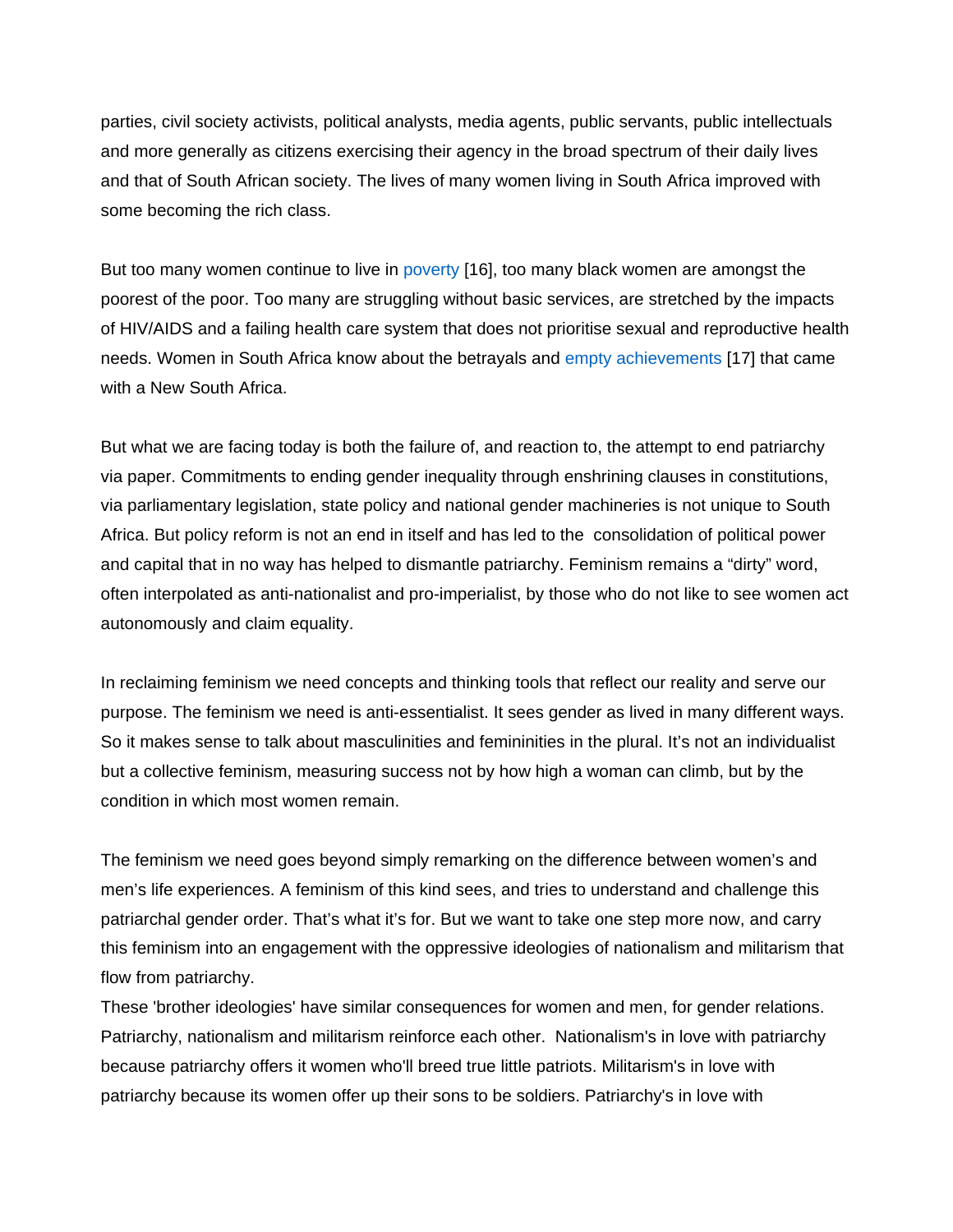nationalism and militarism because they produce unambiguously masculine men and submissive women.

In South Africa today new forms of patriarchy masked as a conservative traditionalism and militarism are on the increase. Some examples can be found in the uptake by popular culture of things like the song 'Umshini Wami / we baba / awuleth' Umshini Wami' (my machine gun / oh father / please bring me my machine gun) a song historically associated with the liberation struggle but now adopted in an unreconnstructed way as the signature tune of President Jacob Zuma. It is not only militaristic, but carries heteronormative sexual inuendo, and it entangles us in a seamless masculinity with little place for a range of gendered identities in the current dispensation. Neoliberal capitalist agendas have intersected with patriarchy, nationalism and militarism in ways that have reasserted and redefined the roles of men and women, as well as who constitutes a citizen in this country. The hate crimes [18] that we are witnessing: xenophobic attacks [19] against 'immigrants', corrective rape of lesbians, the stripping of women who are transgressing gendered norms - all examples of the violence of transgression of this triage and the identities that it constructs and condones. We have to ask what does this mean for women

In this period too our political language of struggle as women has been usurped by the system and depoliticised. Thabo Mbeki, more than any other president, male or female, took the project of liberal feminism further than anyone else. The Mbeki project was driven by the desire to give women equal representation within the confines of the existing power structures. It gave women recourse to the law, to equal representation through the language of quotas and gender parity and it opened up the project of building South Africa as a competitive capitalist democracy to the participation of women.

and society at large?

What is the problem here? Is it one of insufficient commitment to and implementation of the project of gender equality? Or is it a problem that stems from the limitations of the project itself? Today in 2012, we have the laboratory result of what you get if you fight patriarchy within these limitations. Women's land [20] and housing rights are still limited and insecure [21]. Too many women continue to live in poverty. [16] One in every three women in South Africa is in an abusive relationship, a woman is killed by her partner every six days, and there is a rape every 35 seconds. For women struggling for the emancipation of women, there are many platforms from which to fight this fight. In South Africa there is a long history of feminist activists located within movements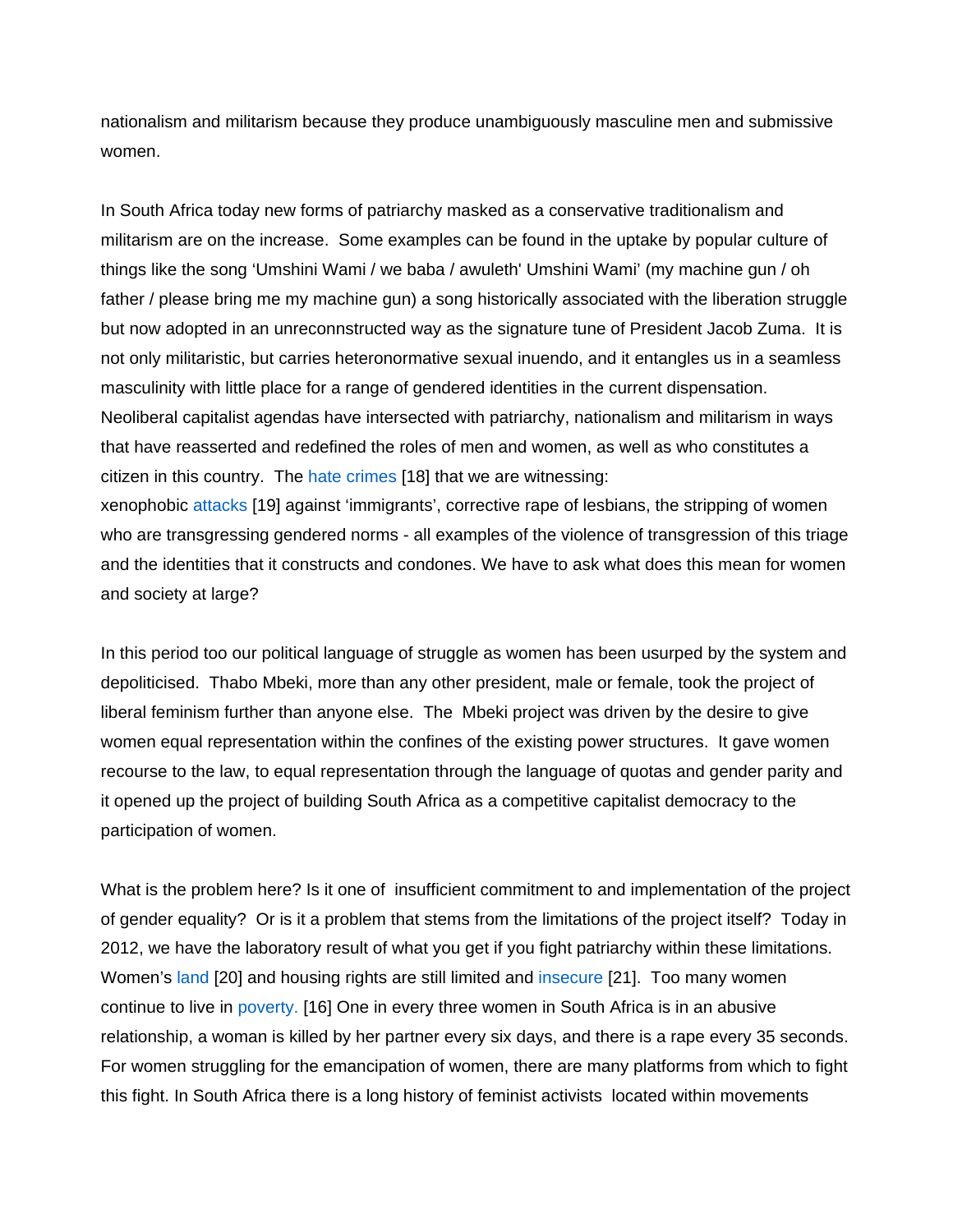whose primary interest is not feminist, like working class movements, unions and community organisations. A lot of time has been spent thinking about how to make these formations more feminist, how to "mainstream" a women's agenda.

But these attempts have diluted the feminist spirit and agenda because the proverbial 'starting point' must always be negotiated or fought for. There is always need to justify the focus on the liberation of women as a means to some other end, whether it's national liberation, socialism or working class emancipation despite it being politically correct and sometimes strategic for leftist organizations to have women on board. In this context women are weighed down by having to right the wrongs being done to us by the organisational forms we *choose* to work within, as well as by the system within which we live.

It's the same old story, women work in supporting and building the struggles and organizations, but the campaigns are designed in ways that do not accommodate women's agendas. When women challenge male leadership in our moments of radicalism around our own agendas we find that the spaces become hostile, and our male comrades - and other women - become agents that police our radicalism too.

In an environment of deepening polarisation, alienation and misogyny, when the world's socioeconomic and political paradigms are failing us, it is important that as feminist activists we reevaluate our strategy in order to be clear about which platforms allow us to engage in activism that contributes to building a free world for all people by dismantling patriarchy and its brother ideologies..

There are critical questions for women's organising and how we engage in mixed gender spaces and struggles. How do we organise for our own sense of power and agency? How do we ensure our safety and well being? How do we organise for the backlash that will come? Currently, our needs are not being addressed, and spaces and opportunities to further radicalise struggle are being lost. Are we satisfied doing the same things in the same way? Are our actions taking us closer to where we want to be, if our ultimate goal is the emancipation of all women? We've come a long way and that has to be acknowledged and celebrated. But we have not arrived.